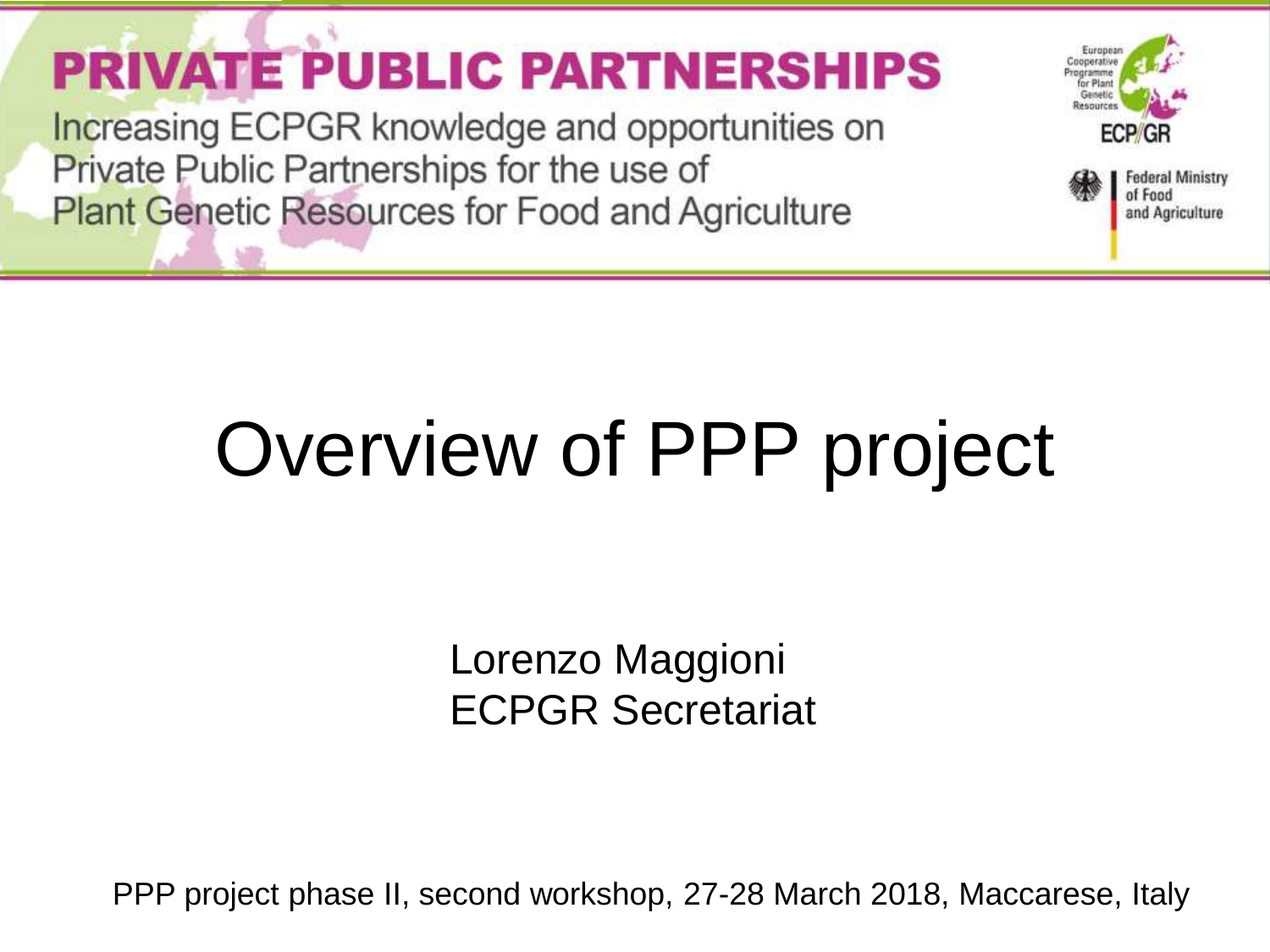

# PPP project background

Outcome 5 of ECPGR $\rightarrow$  Relations with users of germplasm are strengthened

- Output 5.4:Improved collaboration with users in public and private sector
	- Achieved through 'establishment of partnerships between genebanks and researchers"

 $\rightarrow$  Voluntary contribution from Germany to start PPP project

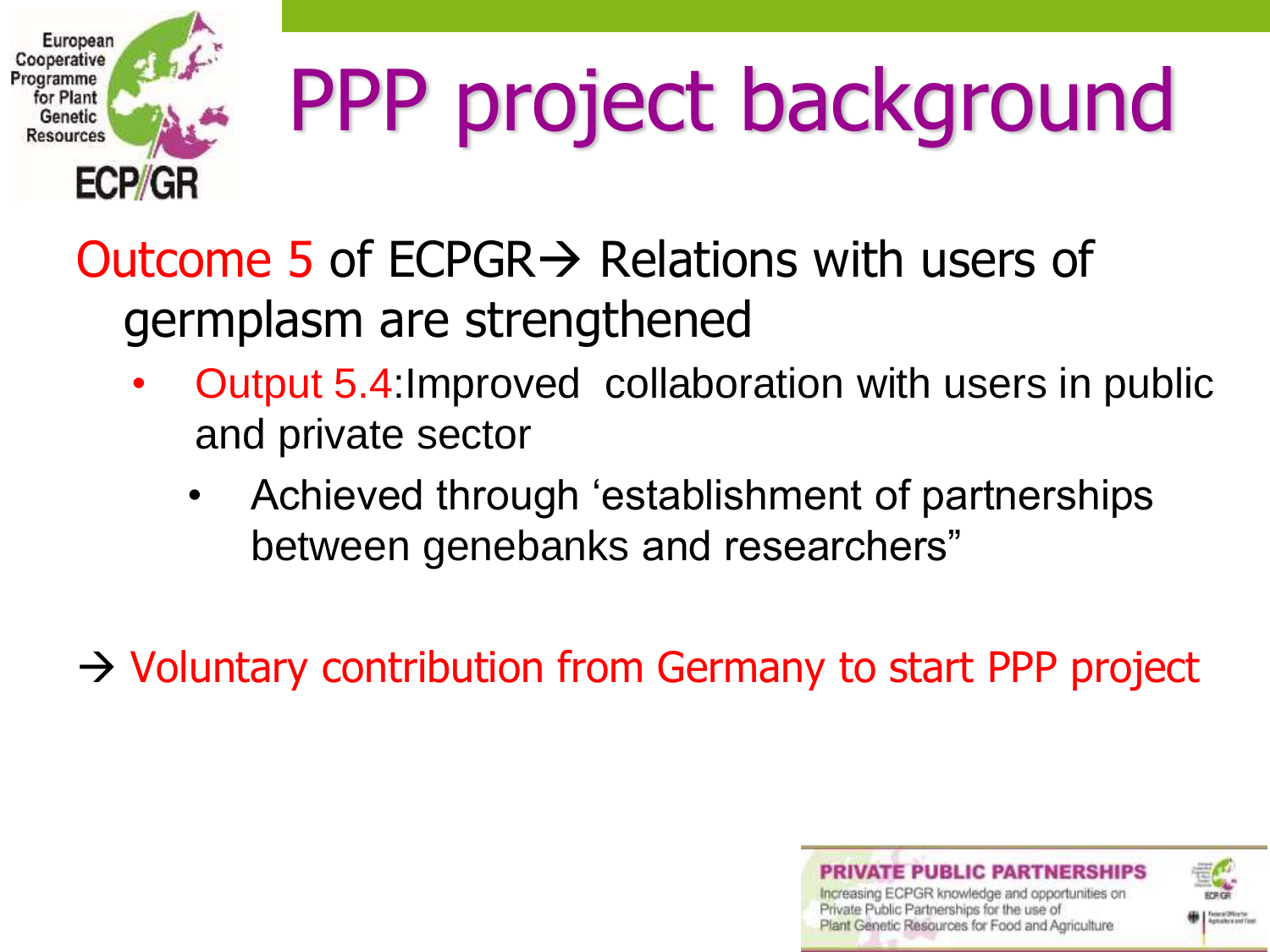

# PPP project steps

#### First Phase (Feb - Jul 2017)

- Establishment of PPP knowledge base (ECPGR web site)
- Workshop in Bonn (June 2017) 48 participants from 17 countries

#### Second Phase (Aug 2017 - May 2018)

- Task Force + Advisory Group + legal advisor
- Workshop I (Maccarese, October 2017)
- Workshop II (Maccarese, March 2018)

#### **PRIVATE PUBLIC PARTNERSHIPS** Increasing ECPGR knowledge and opportunities on Private Public Partnerships for the use of Plant Genetic Resources for Food and Agriculture **Agriculture** and Fass

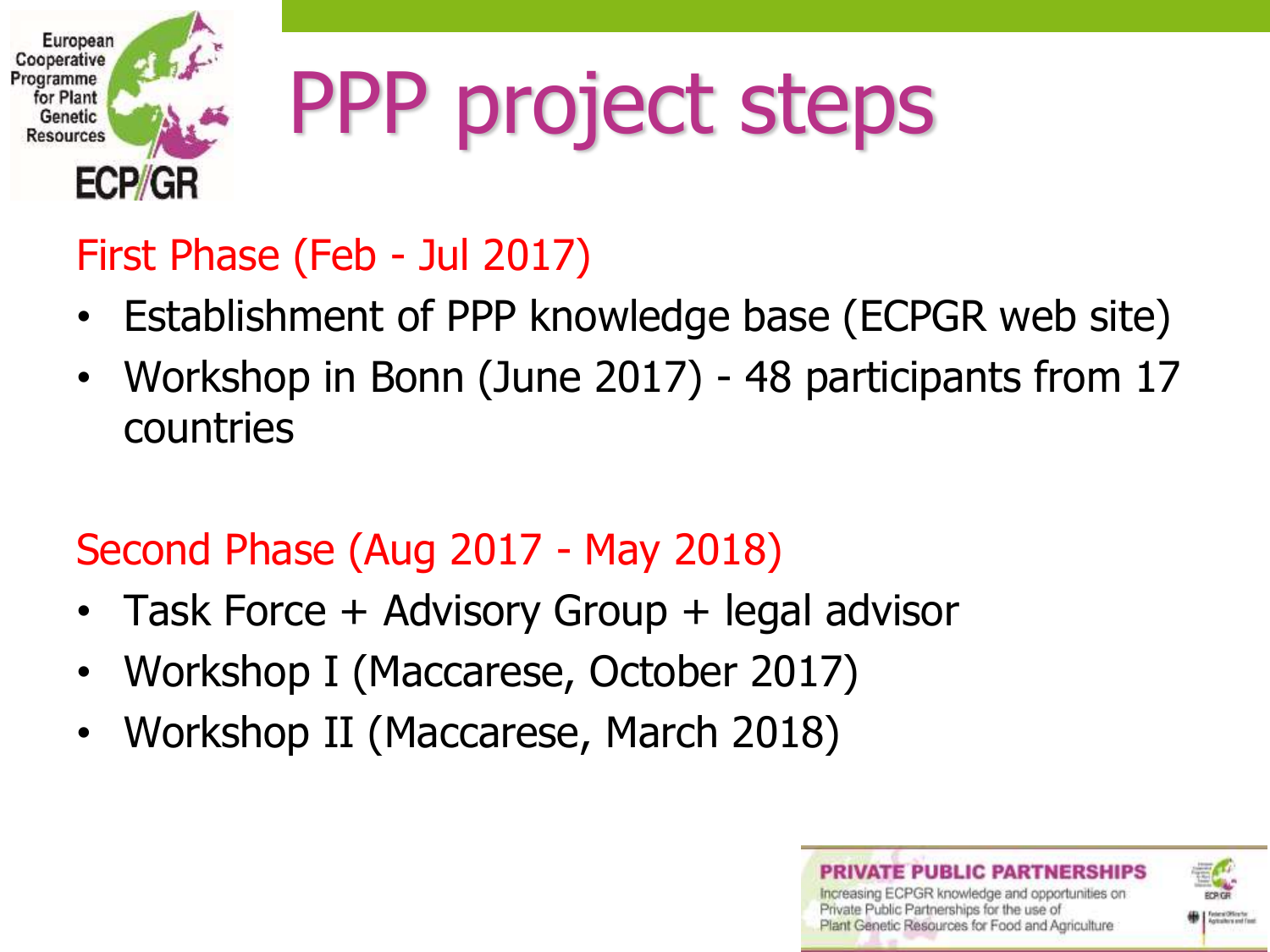

## Considerations from Bonn workshop

- European PGRFA Evaluation Network of strategic importance for Europe: opportunity to position PGRFA at a more strategic level within Europe
- Critical role in facilitating adaptation of European agriculture to climate change
- Contribute towards achievement of related SDGs
- Important to increase use of genetic diversity in plant breeding and diversity of stakeholders in plant breeding using PGRFA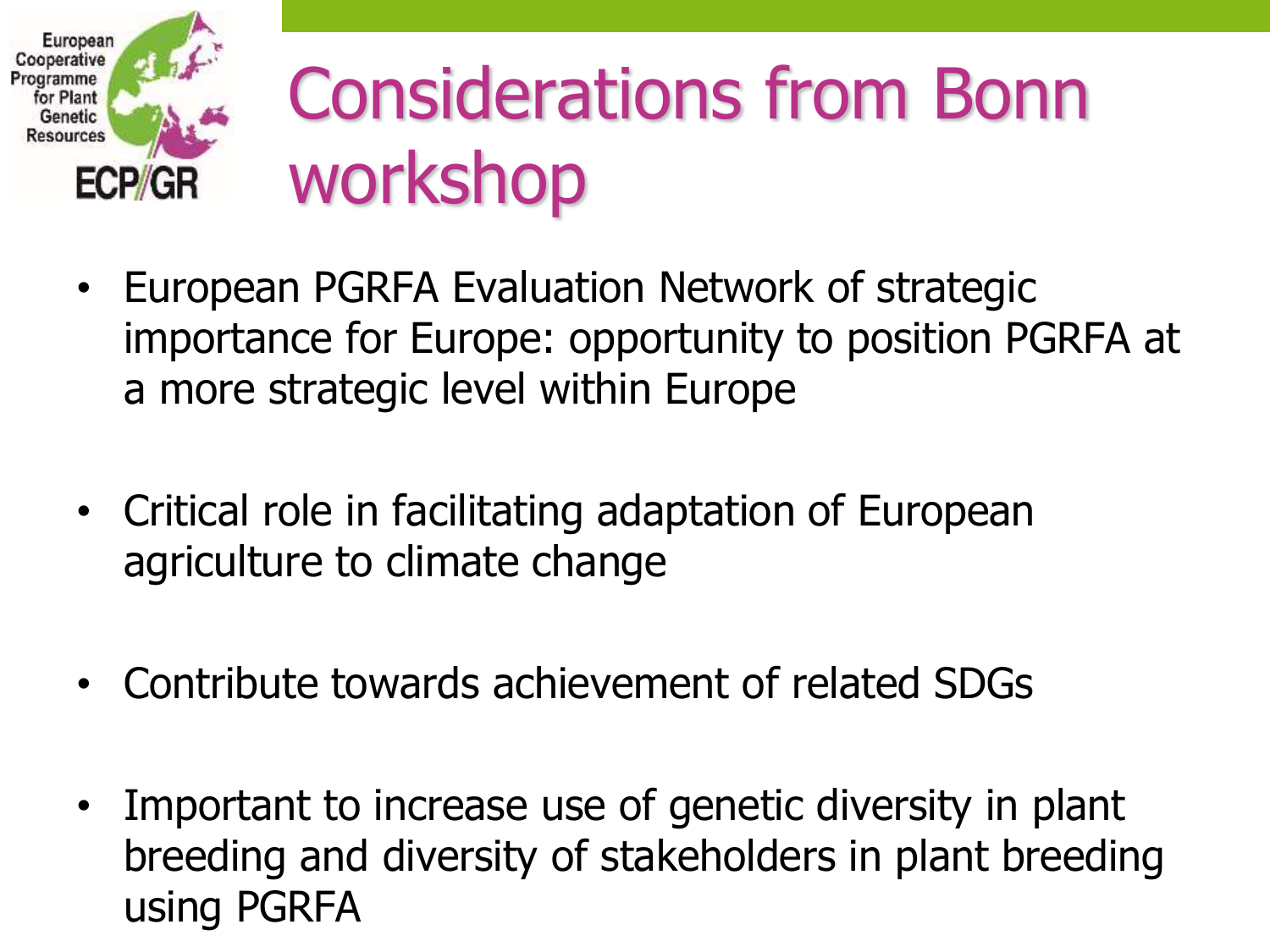

# Bonn workshop: BLE proposal

General approval for draft proposal for a European Evaluation Network presented by BLE:

• As a public-private partnership with focus on AEGIS/EURISCO, supportive of International Treaty (Multilateral System and Global Information System), facilitating the Value Addition Chain



\* The value and impactmay be higher if resources are concertrated on pericular PGRFA material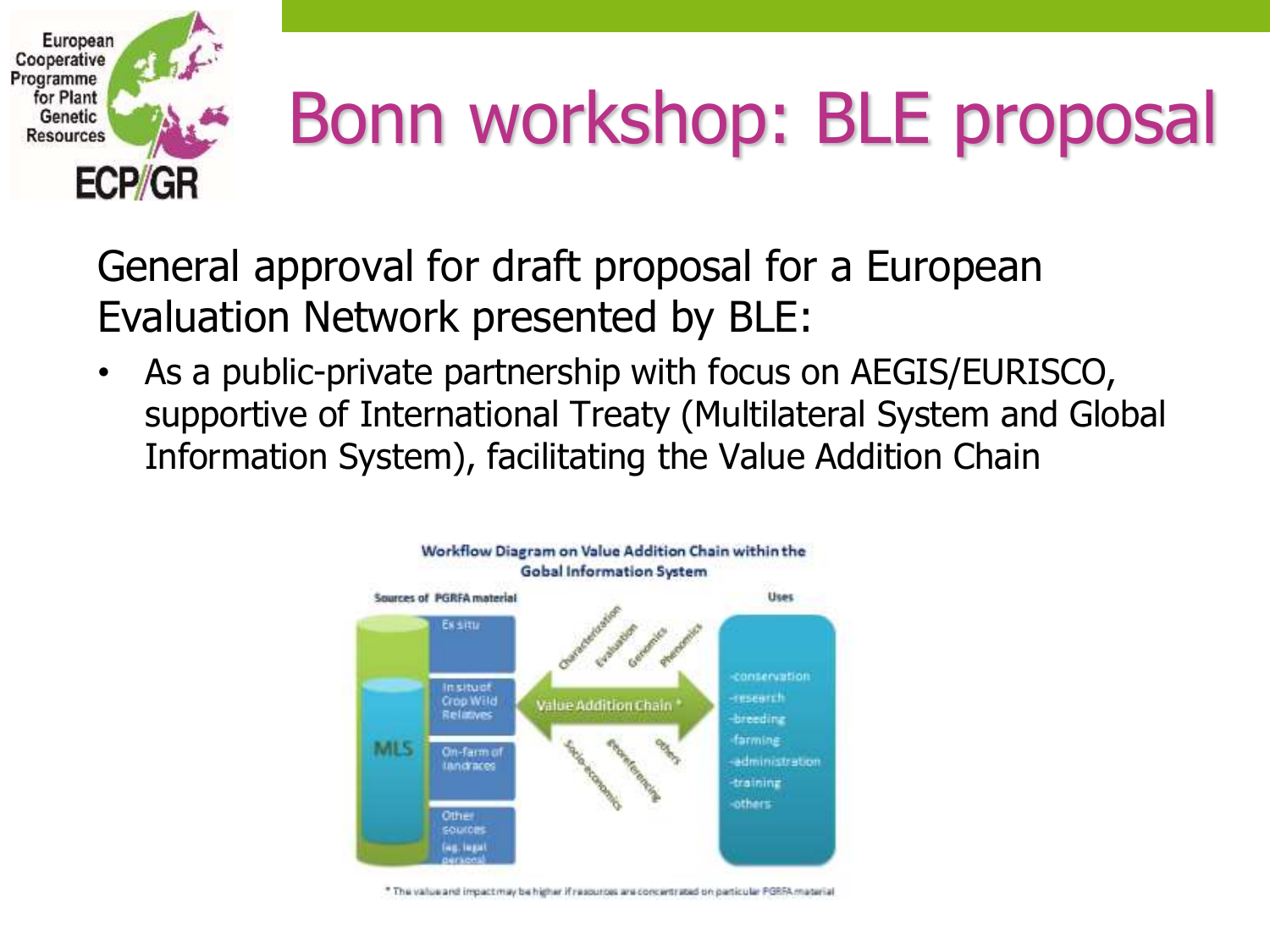

### Goals of a European Evaluation Network

- Establishment of a Network for the evaluation of PGRFA
- Coordinated secondary evaluation for biotic and abiotic stresses with same methods and standards
- Improved inventories with solutions for integration of phenotyping or genotyping information
- Development of a dynamic information system for a coordinated data acquisition and assessment

**Future vision** A collaborative



Figure 2. Geographic visualization of evaluation programmes in Europe.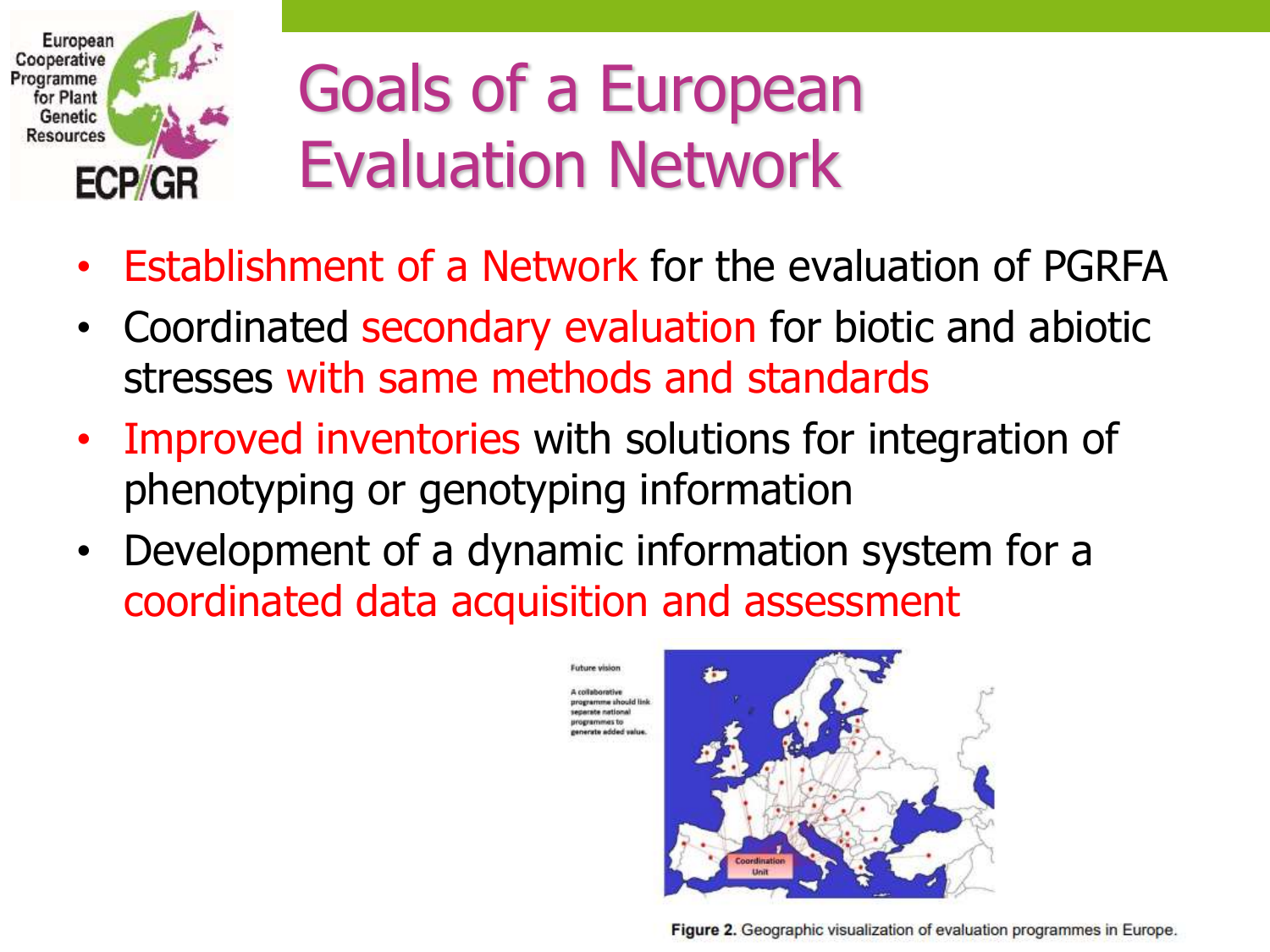

## PPP project Phase II

Aim: prepare framework for a European PGRFA Evaluation Network

- Network structure
- Draft documents
- Type of standards and methods to be harmonized
- ToRs for crop selection
- Recommendations for ECPGR
- Steps towards the implementation of the network

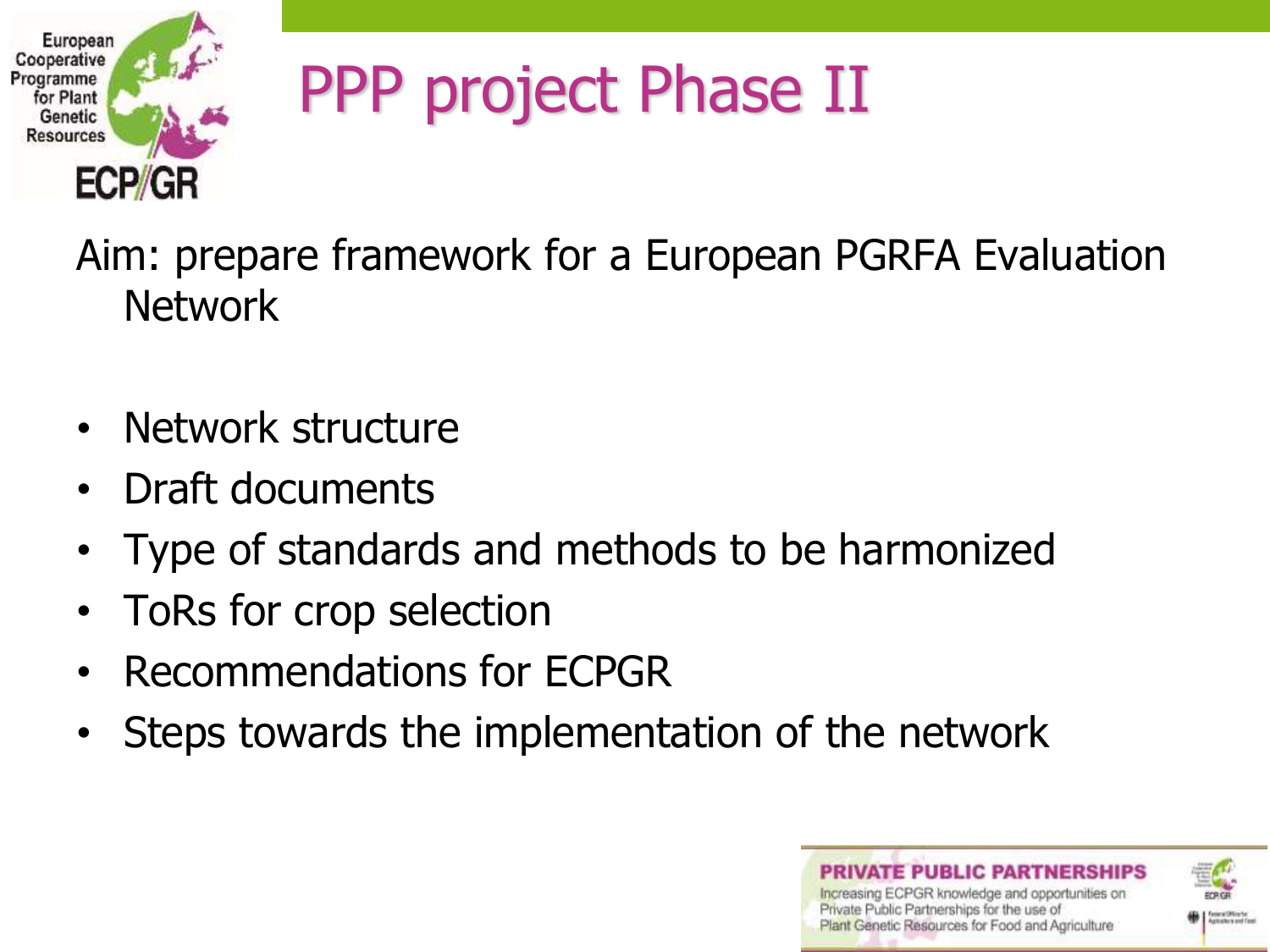

#### Revised scope and goal of Evaluation Network

#### **Scope**

The scope of the European PGRFA Evaluation Network regards the generation and linkage of phenotypic and genotypic data to develop genetic markers and information for the enhanced use of PGRFA in breeding (at pre-competitive level) and research.

#### **Overall goal**

To increase and improve the use of genetic diversity present in PGRFA in Europe for crop improvement.

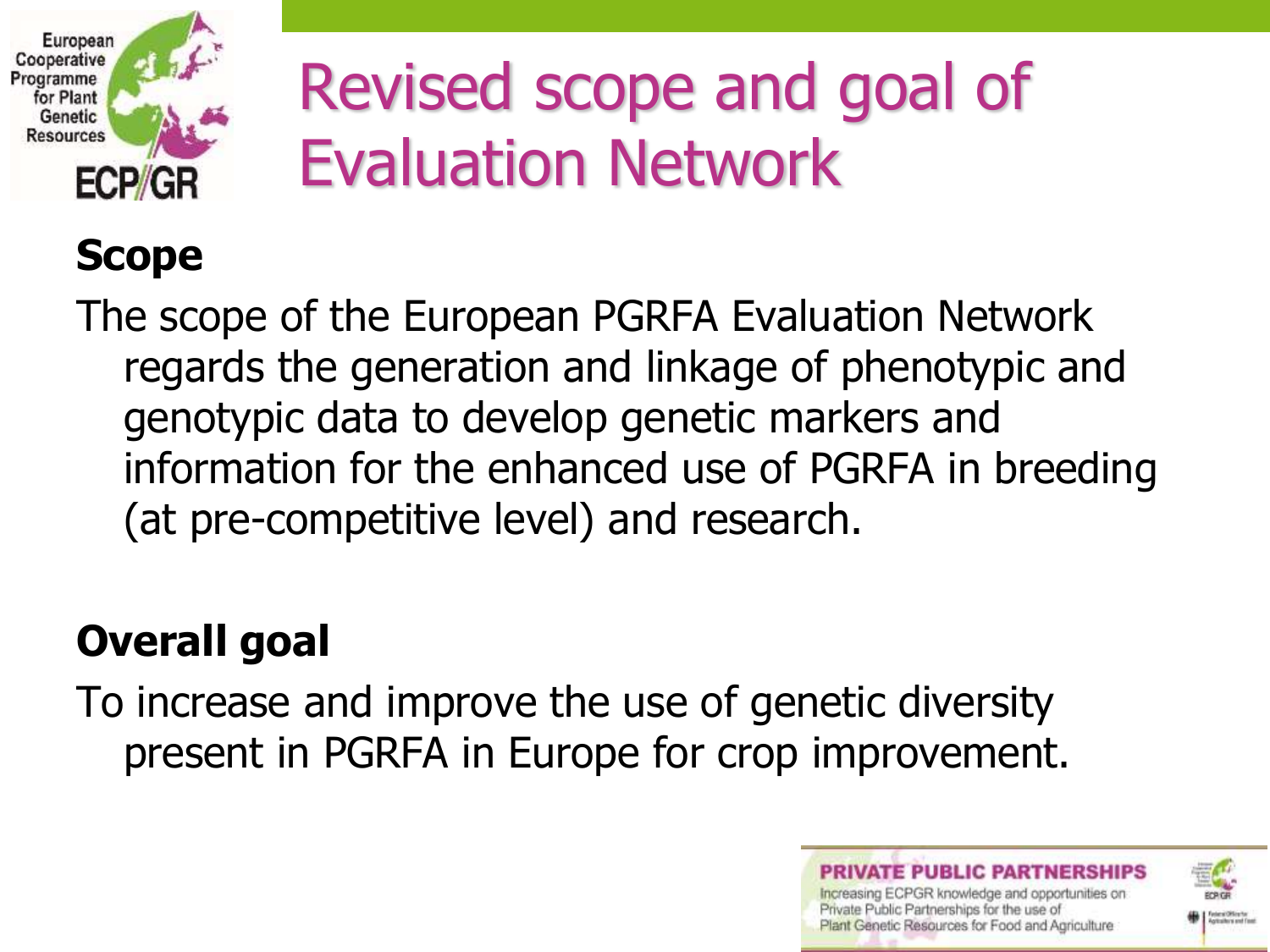

#### Revised objectives

- Promote and support the establishment of crop or crop group specific European Private Public Partnerships and collaborative projects to carry out targeted evaluation of PGRFA.
- Promote and improve the digitization, harmonization, availability and exchange of existing and newly generated evaluation data of PGRFA using to the extent possible the existing EURISCO infrastructure.
- Improve the evaluation of PGRFA through coordinated and collaborative efforts, using harmonized methods and standard protocols and the development of best practices, guidelines and tools.
- Promote integration of the European Evaluation Network with other relevant EU infrastructures and collaborations related to the scope of the network.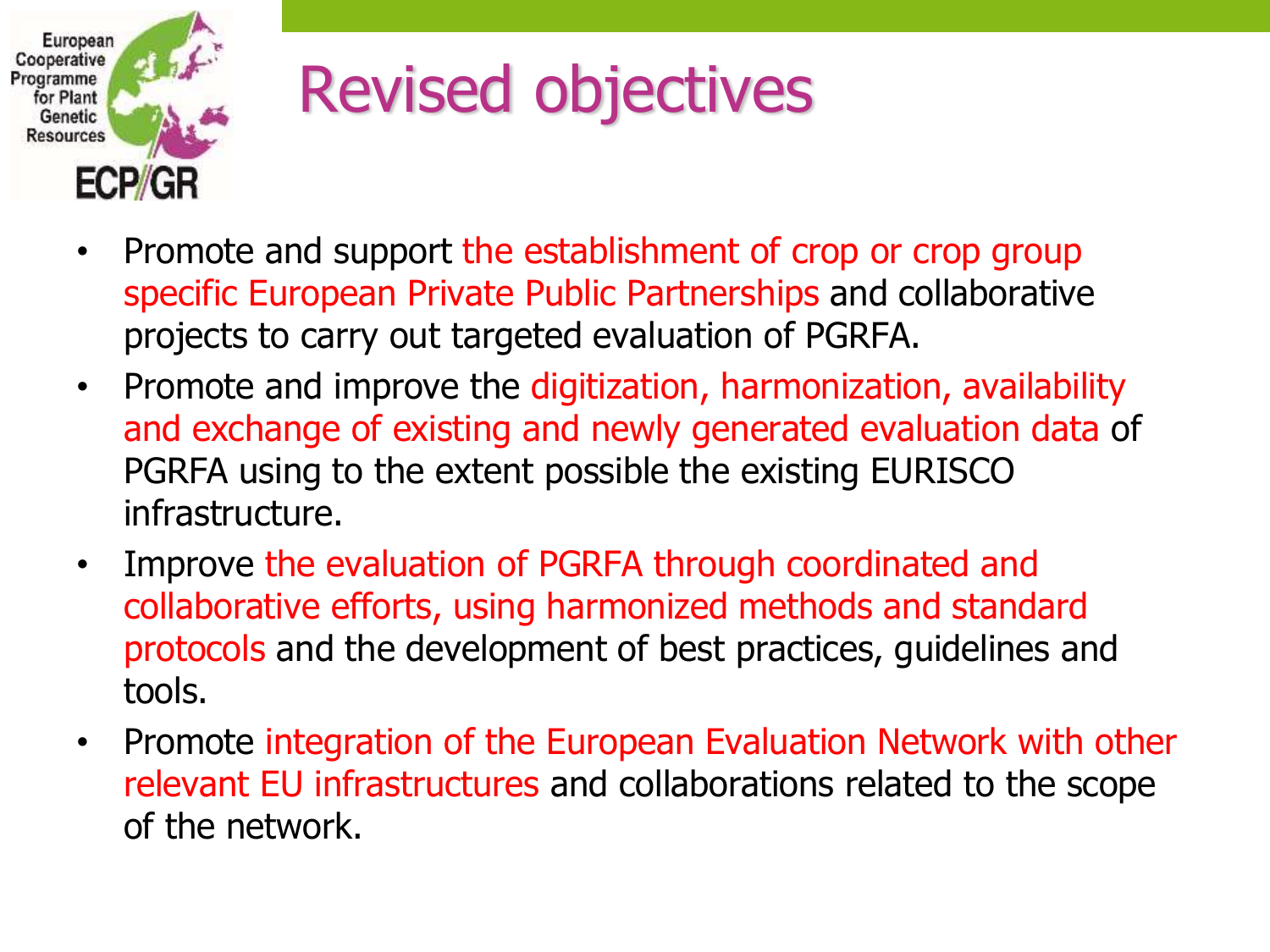

#### Revised benefits

- Increased access to genetic material from all over Europe and to its related information.
- Structured network enabling to test across a wide range of agroenvironmental areas, using the same standards and methods, and thus generating scientifically more meaningful and useful data for plant breeding.
- Dynamic information system (EURISCO) hosting all the data with privileged access (data embargo) for partners.
- Further strengthening and use of a well-developed and coordinated infrastructure for long-term maintenance of relevant material (AEGIS).
- Possibility to pool resources and better exploit the diversity of growing conditions across the region.
- Transfer of knowledge and ideas among genebank, crop and breeding communities.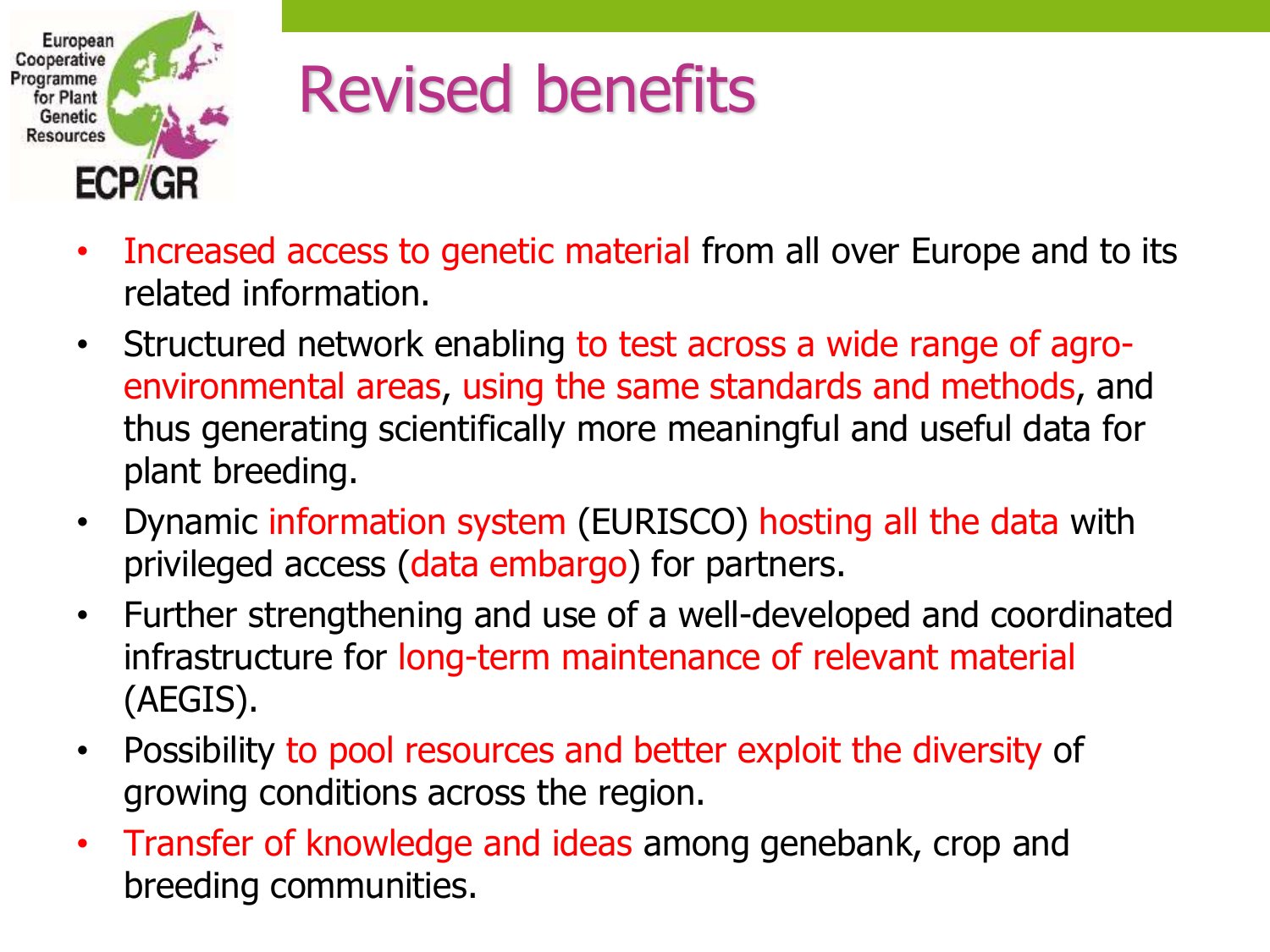

## PPP project Phase II

- Network structure Drafted and included in "Proposal"
- Draft documents MOU  $\rightarrow$  Proposal + Letter of Commitment + Cooperation agreement
- Type of standards and methods to be harmonized General guidelines drafted
- ToRs for crop selection main criterion: interest of crop communities (check with wheat, barley, maize, field vegetables, grapevine)
- Recommendations for ECPGR to be formulated
- Steps towards the implementation of the network  $-$  to be defined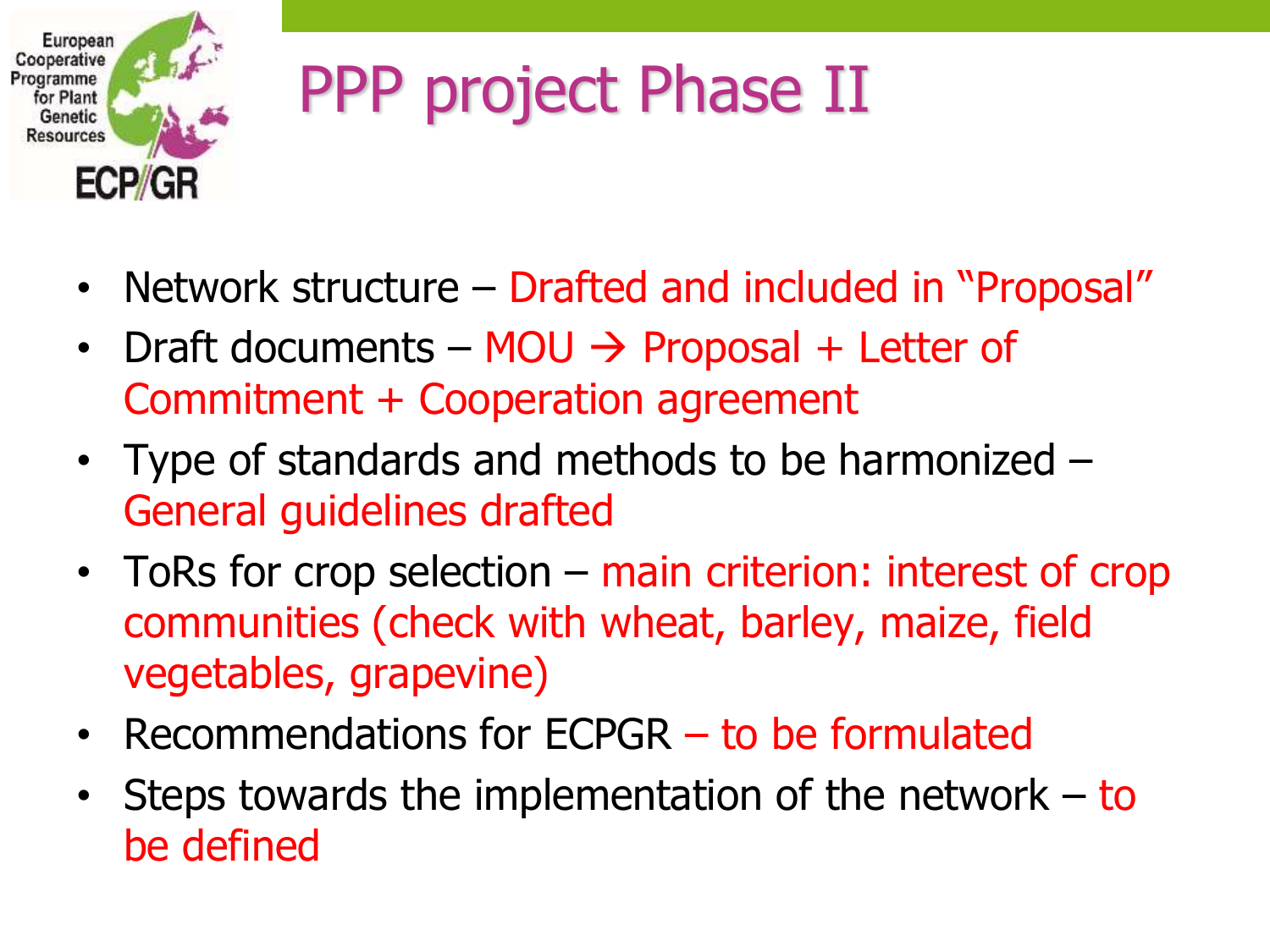

## Pending issues from first Workshop

- Formalization of Evaluation Network (involvement of ESA)
	- what is the useful level of formalization to promote action / attractive for the parties
- Suitable documentation system to attract and deliver data
- Which crops to engage with as a start and how
- Structure of the network and its operation as part of ECPGR:
	- Build a structure around a project (first the project)
	- Promote projects through the structure (first the structure)





**Agriculture and Fax**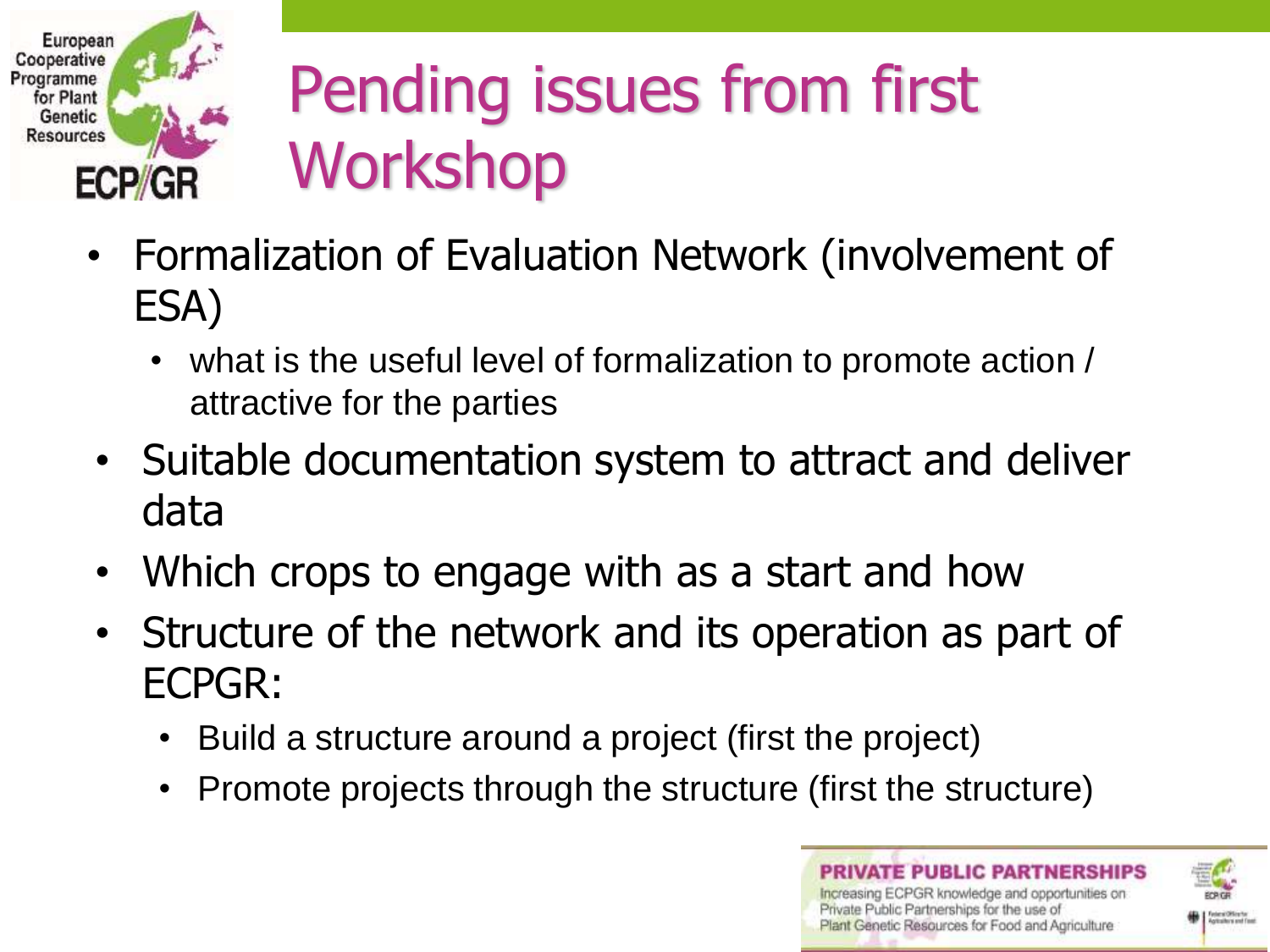